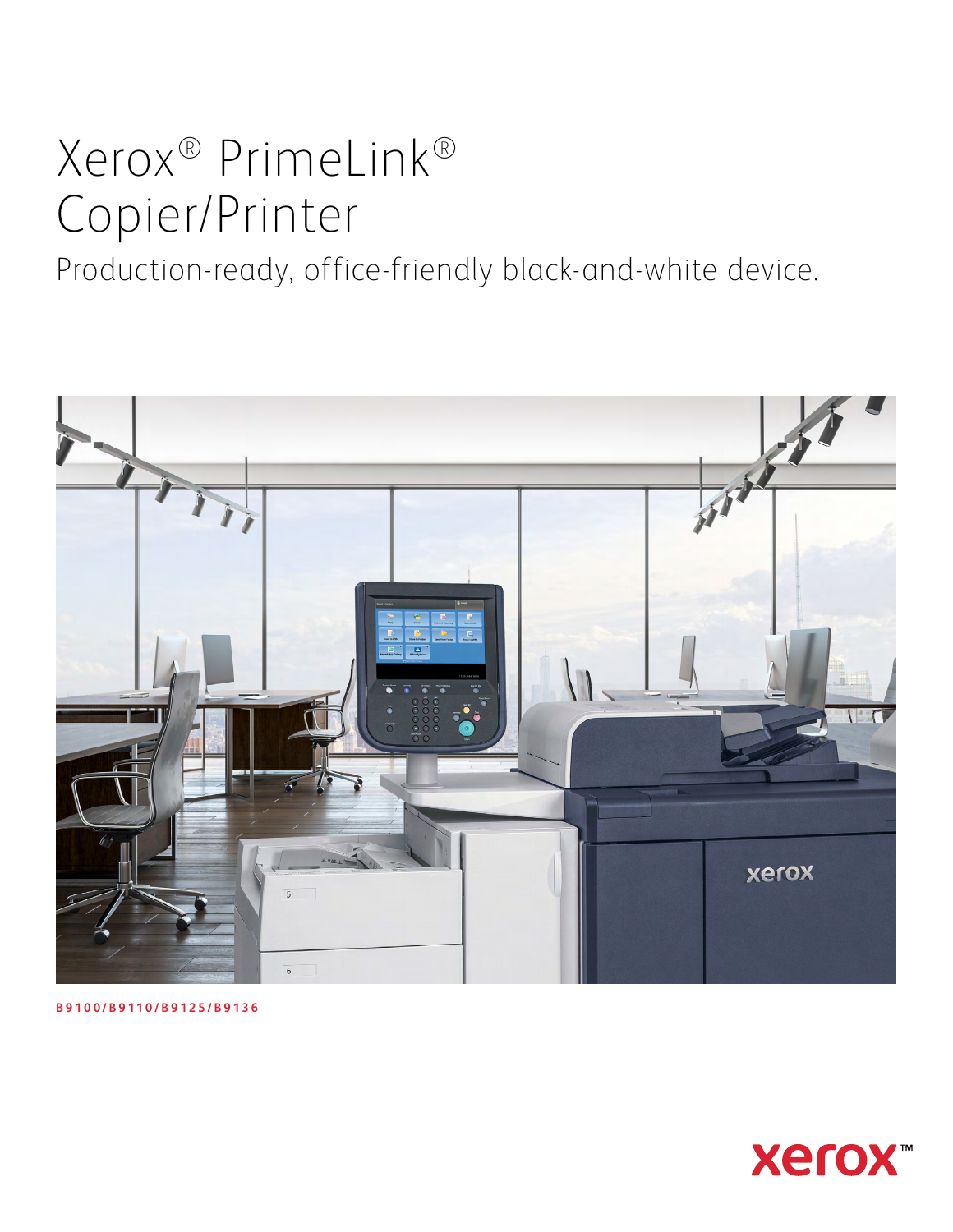# Walk-up simplicity meets production-level capability in one compact device.

It's a copier. It's a scanner. It's a full-featured press, capable of production-level performance. Meet the PrimeLink® B9100 Series—the incredibly reliable, endlessly configurable family of black-and-white printers from Xerox.

# **THE PRIME ADVANTAGE**

The Xerox® PrimeLink® B9100 Series Copier/ Printer is designed to support modern office workgroups and in-plant print shops with the widest breadth of capabilities on the market.

- A **compact, high-performance** device, small enough to place near your workgroup—but configurable enough to handle a full range of **black-and-white applications.**
- A **fast single-pass, dual-head color scanner** copies or converts pages to widely used digital formats at speeds up to 270 images per minute (ipm).
- Access to **Xerox App Gallery** right from the user interface, where you'll find cloud-connected apps to automate complex, time-consuming tasks for business, education, healthcare, and more.
- Easy-to-use **Xerox® Integrated Copy/Print Server** for touchscreen control of copy, scan, and pro-level print functions.
- Optional: **Xerox® EX B9100 Series Print Server powered by Fiery®** provides increased efficiency, automation, advanced job setup, and other performance-boosting features to help you get more done faster.
- Integrated security features at the machine and over the network ensure **data safety and compliance** with strict, industry-specific standards like HIPAA and FIPS 140-2.

# **REAL POSSIBILITIES**

Opportunities are endless with PrimeLink®. The same technologies that drive image quality and reliability in Xerox® Production Presses are adapted to its compact footprint.

- Xerox-developed **VCSEL print technology** uses 32 lasers to produce true high-definition (2400 x 2400 dpi) text and images, consistent print densities, and neutral grays.
- Our new **EA-Eco LGK toner** produces rich blacks, more consistent, smoother shades of gray, and better readability with its low-gloss matte finish.
- Under-the-hood monitoring and automated toner density adjustments with our **Simple Image Quality Adjustment (SIQA)** for defect-free output.
- **Automated technologies** keep sheets on track at high speeds—even with heavier, lighter, or longer stocks—reducing jams and ensuring output accuracy.
- **Save profiles** for future use with the same stocks.
- Digital **Image Registration Control Technology (IReCT)** measures each sheet position as it runs through the printer— making precise corrections digitally in real-time for **ultra-high precision registration.**

#### **PRODUCTION VERSATILITY**

With a full range of feeding, stacking, and finishing options, PrimeLink® takes you anywhere—from office to entry-level production and beyond.

- **Insert color covers, pages,** and other preprinted materials post-print, pre-finishing for added application variety and productivity.
- Print everything from **polyester vinyl window clings to extra-long-sheet (XLS)** banners, book jackets, calendars, and more up to 26"/660 mm in length.



## **SECURE AND RELIABLE REMOTE SERVICES**

PrimeLink® is your connection to hands- and worry-free services that keep your operation productive and profitable.

**Automatic Meter Read** ensures more accurate billing and saves administrative time.

**Auto Supplies Replenishment** monitors toner use and provides on-time, in-time delivery.

**Event-Based Data Push** sends fault-specific data to a Xerox Digital Expert for faster resolution and reduced downtime.

**Rules-Based Self Help** provides contextual assistance as well as a searchable database right at the embedded web server.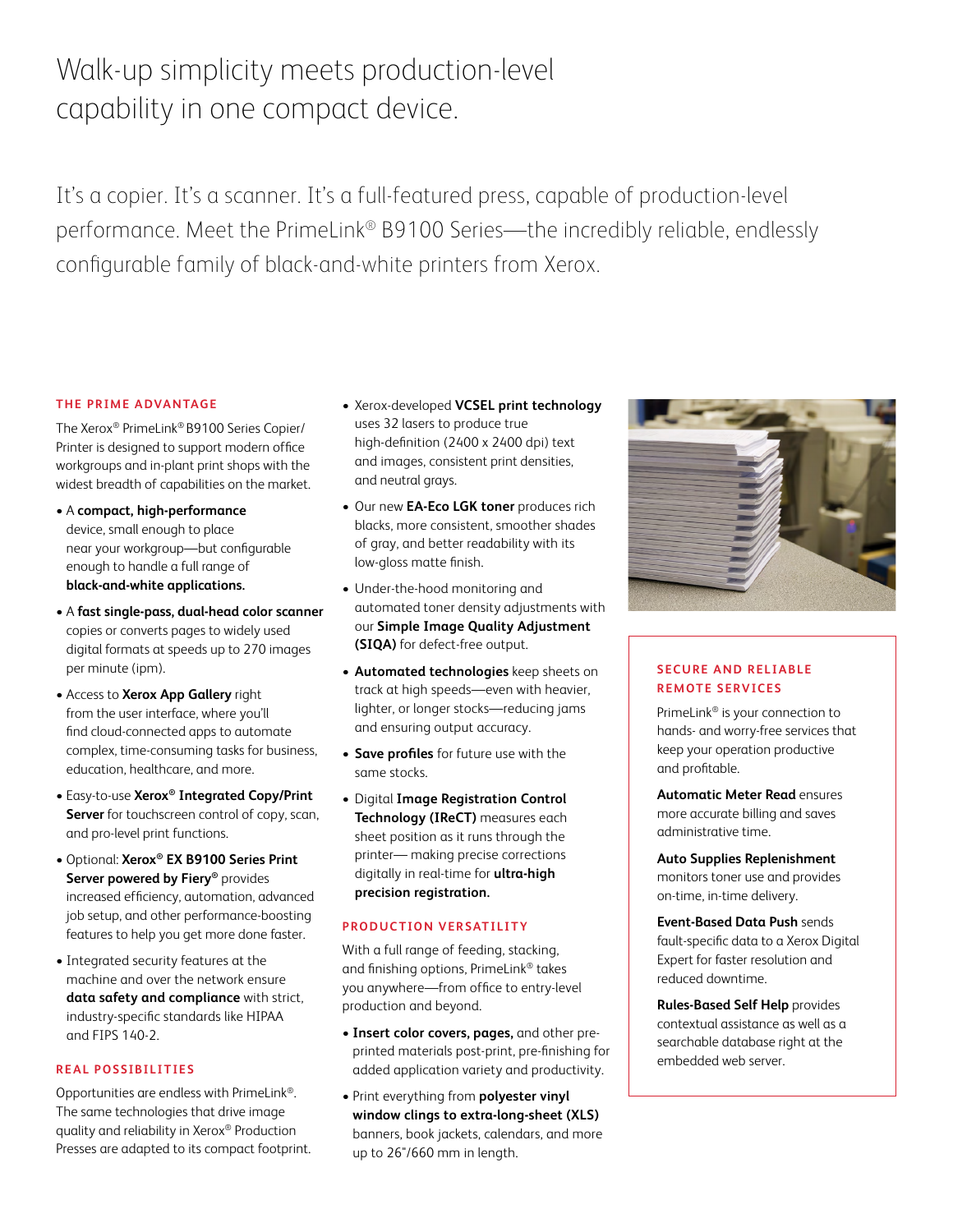# Flexibility for every environment.

# **FINISHING APPLICATIONS**





- **1 One-Tray Oversized High-Capacity Feeder**
- **2 Tray 5 (Bypass Tray)**
- **3 Control Panel**
- **4 Integrated Single Pass Automatic Document Feeder/Scanner**
- **5 Xerox® PrimeLink® B9100/B9110/ B9125/B9136 Copier/Printer**

# Specifications

# **PRINT ENGINES**

- **•** Monochrome Xerographic Engine
	- **–** AMPV: 70,000-700,000 ppm
	- **–** Duty Cycle: 3.0 million pages per month (A4, 8.5 x 11 in. simplex)
- Print speed<sup>4</sup>
	- **–** 100/110/125/136 ppm 8.5 x 11 in. (A4)
	- **–** 56/69/78/82 ppm 8.5 x 14 in. (B4)
	- **–** 50/55/62/68 ppm 11 x 17 in. (A3)
	- **–** 34/55/55/55\* ppm 12 x 18 in. (SRA3)
- **•** First-copy-out Time
	- **–** B9100: 4.6 seconds or less
	- **–** B9110/B9125/B9136: 3.9 secs. or less
- **•** Simplex or duplex printing
- **•** Up to 1200 x 1200 dpi RIP resolution and up to 2400 x 2400 dpi print resolution with halftone screen 106 lpi (default) or 150 lpi (high quality mode)
- **•** Front to back registration **–** B9100/B9110/B9125/B9136: +/- 0.8 mm
- **•** Automatic Meter Read (AMR) capable (where available)

#### **DOCUMENT STORAGE**

**• B9100/B9110/B9125/B9136:** Hard drive with a minimum of 320 GB for document storage.

#### **INTEGRATED SINGLE PASS AUTOMATIC DOCUMENT F E E D E R / S C A N N E R**

- **•** Advanced Color Scanning
- **•** Dual-Head Scanner up to 270 ipm black-andwhite and/or color scanning, simplex/duplex<sup>4</sup>
- **•** Optical 600 x 600 dpi 8-bit Gray (256 shades) scan resolution
- **6 Four Internal Trays and Tray 5 (Bypass) Standard**
- **7 Xerox® Interface Decurler Module**
- **8 Xerox® Inserter**
- **9 GBC® AdvancedPunch™ Pro**
- **10 Xerox® High Capacity Stacker**
- **11 Xerox® Crease and Two-Sided Trimmer**
- **•** Scans in industry standard PDF, JPEG, TIFF, or multi-page TIFF; supports LDAP
- **•** Scan to Email with Mail Delivery Notification
- **•** Scan to Network File Server
- **•** 250-sheet Single Pass Duplex Automatic Document Feeder
- **•** Throughput sizes: 5 x 8 in. to 11 x 17 in. (A5 to A3)
- **•** Throughput weights: Simplex or duplex: 16 lb. bond to 110 lb. index (52 to 200 gsm)
- **•** Optional: Searchable PDF Scan Kit
- **•** Optional: High Compression PDF Scan Kit
- **•** USB Scan/Save to and Print from USB
- **•** Fax capability available (B9100 only)

#### **PAPER HANDLING**

#### **Stock weights and capacity1 :**

- **• Tray 1:** 1,100 sheets Standard selectable sizes: Letter (8.5 x 11 in.), A4 (8.27 x 11.69 in.), JIS B5 (7.17 x 10.12 in.), Executive (7.25 x 10.5 in.)
- **• Tray 2:** 1,600 sheets Standard selectable sizes: Letter (8.5 x 11 in.), A4 (8.27 x 11.69 in.), JIS B5 (7.17 x 10.12 in.), Executive (7.25 x 10.5 in.)
- **• Tray 3-4:** 550 sheets each 5.5 x 7.16 in. to 13.0 x 19.2 in. (137.9 x 182 mm (A5) to 330 x 488 mm (SRA3))
- **• Tray 5 Bypass Tray:** 250 sheets 3.93 x 5.82 in. to 13 x 26 in. (100 x 148 mm to 330 x 660 mm); 16 lb. bond to 129 lb. cover (52 gsm to 350 gsm)
- **• Optional: High-Capacity Feeder:** Two trays, 4,000 sheets – 11.69 x 7.16 in. to 13 x 9.49 in. (297 x 182 mm to 330 x 241 mm); 16 lb. bond to 80 lb. cover (52 to 216 gsm)
- **• Optional: One-Tray Oversized High-Capacity Feeder2 (not available with Xerox® B9136):**  2,000 sheets – 3.93 x 5.82 in. to 13 x 19.2 in.
- **12 Optional Xerox® C/Z Folder**
- **13 Xerox® Production Ready Booklet Maker Finisher**
- **14 Xerox® SquareFold Trimmer**

# [Xerox Product Explorer for PrimeLink®](https://explorexeroxproducts.com/Product/Index/PLB91XX_XPE?Language=en-US&Region=NARS) [B9100 Series](https://explorexeroxproducts.com/Product/Index/PLB91XX_XPE?Language=en-US&Region=NARS)

Note: Not all available finishing devices pictured.

(100 x 148 mm to 330 x 488 mm); 16 lb. bond to 129 lb. cover (52 to 300 gsm). Supports XLS size (330.2 x 660 mm) up to 220 gsm/80 lb. cover

- **• Optional: Two-Tray Oversized High-Capacity Feeder2 (not available with Xerox® B9100):** 4,000 sheets – 3.93 x 5.82 in. to 13 x 19.2 in. (100 x 148 mm to 330 x 488 mm); Tray 1 supports plain media weights up to 16 lb. bond to 110 lb. cover (52 to 300 gsm); Tray 2 supports plain media weights 16 lb. bond to 129 lb. cover (52 to 350 gsm). Supports XLS size (330.2 x 660 mm) up to 220 gsm/80 lb. cover
- **• Optional: XLS Feed Guide and Output Guide**  for Extra-Long-Sheet (XLS) printing up to 26 in./660 mm (requires either One-Tray or Two-Tray Oversized High-Capacity Feeder)

## **BASIC FINISHING (B9100 ONLY)**

- **• Simple Catch Tray (SCT)3** holds up to 500 sheets
- Offset Catch Tray (OCT)<sup>3</sup> holds up to 500 sheets

#### **XEROX ® I N T E R FA C E DECURLER MODULE**

**•** Inline paper cooling and decurler unit improve throughput and efficiency connecting Production Ready finishers, ensuring flat sheets for reliability and speed. Required for all system configurations with GBC® AdvancedPunch™ Pro, Xerox® High Capacity Stacker.

Refer to the Xerox® PrimeLink® Product Explorer on [xerox.com](http://www.xerox.com) for all possible configurations.

- \* 55ppm achieved through a service setting
- 1 Capacity based on 16 lb. bond to 80 lb. cover (52 gsm to 216 gsm).
- 2 One- or Two-Tray Oversized High-Capacity Feeder required for Extra-Long-Sheet (XLS) 26 in./660 mm printing.
- <sup>3</sup> Available in limited geographies.
- 4 Declared print speed in accordance with ISO/IEC 24734, 24735, 17991 for printing, copying and scanning.